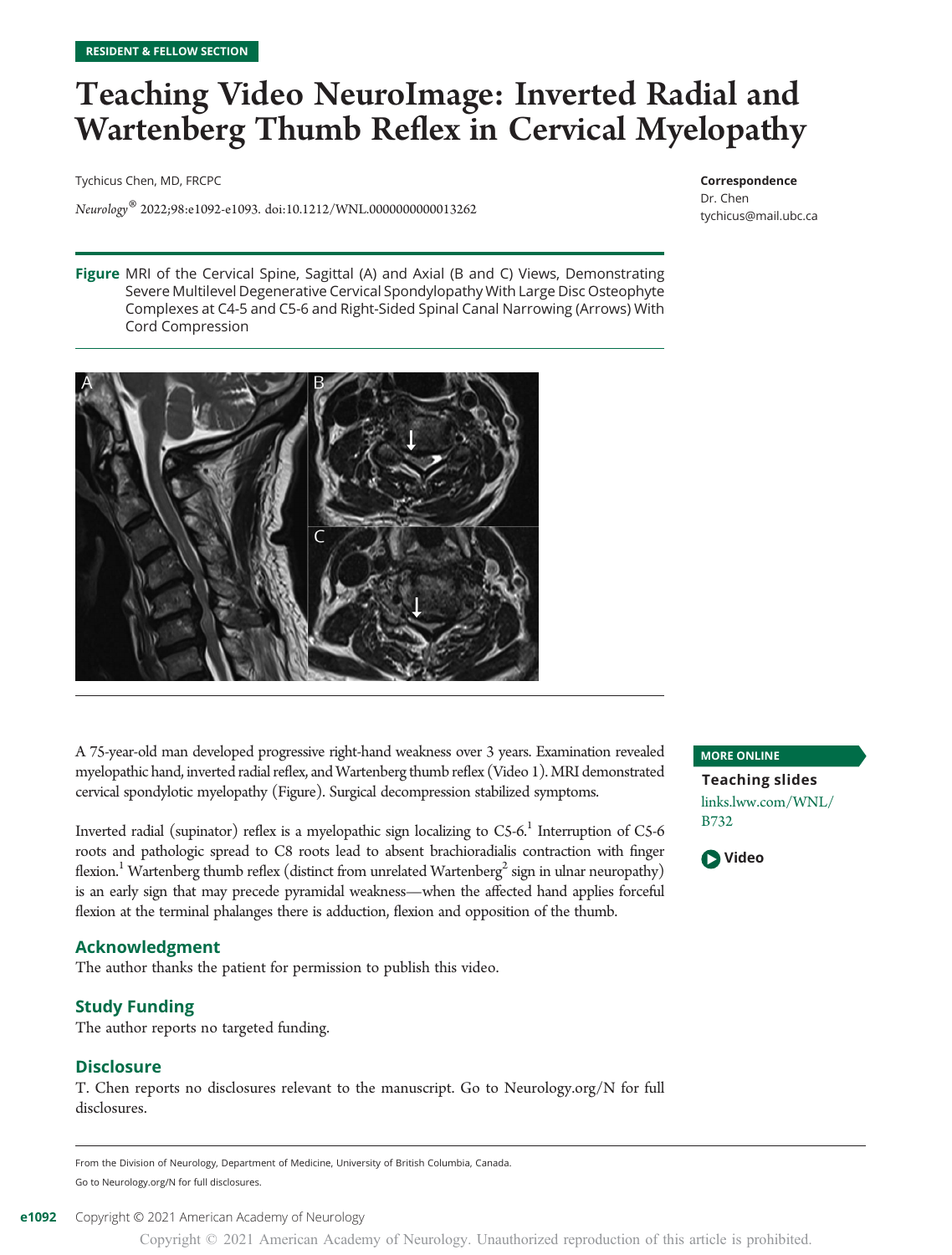#### Appendix Author

| Name                                         | Location                                                                                       | Contribution                                                                                                                                                                                                     |
|----------------------------------------------|------------------------------------------------------------------------------------------------|------------------------------------------------------------------------------------------------------------------------------------------------------------------------------------------------------------------|
| <b>Tychicus</b><br>Chen, MD,<br><b>FRCPC</b> | Division of Neurology,<br>Department of Medicine,<br>University of British<br>Columbia, Canada | Drafting/revision of the<br>manuscript for content,<br>including medical writing for<br>content, major role in the<br>acquisition of data, study<br>concept or design, and analysis<br>or interpretation of data |

### References<br>1. Estanol BV, M

- Estanol BV, Marin OS. Mechanism of the inverted supinator reflex: a clinical and neurophysiological study. J Neurol Neurosurg Psychiatry. 1976;39(9): 905-908.
- 2. Wartenberg R. Diagnostic Tests in Neurology: A Selection for Office Use. Yearbook Publishers; 1945:228.